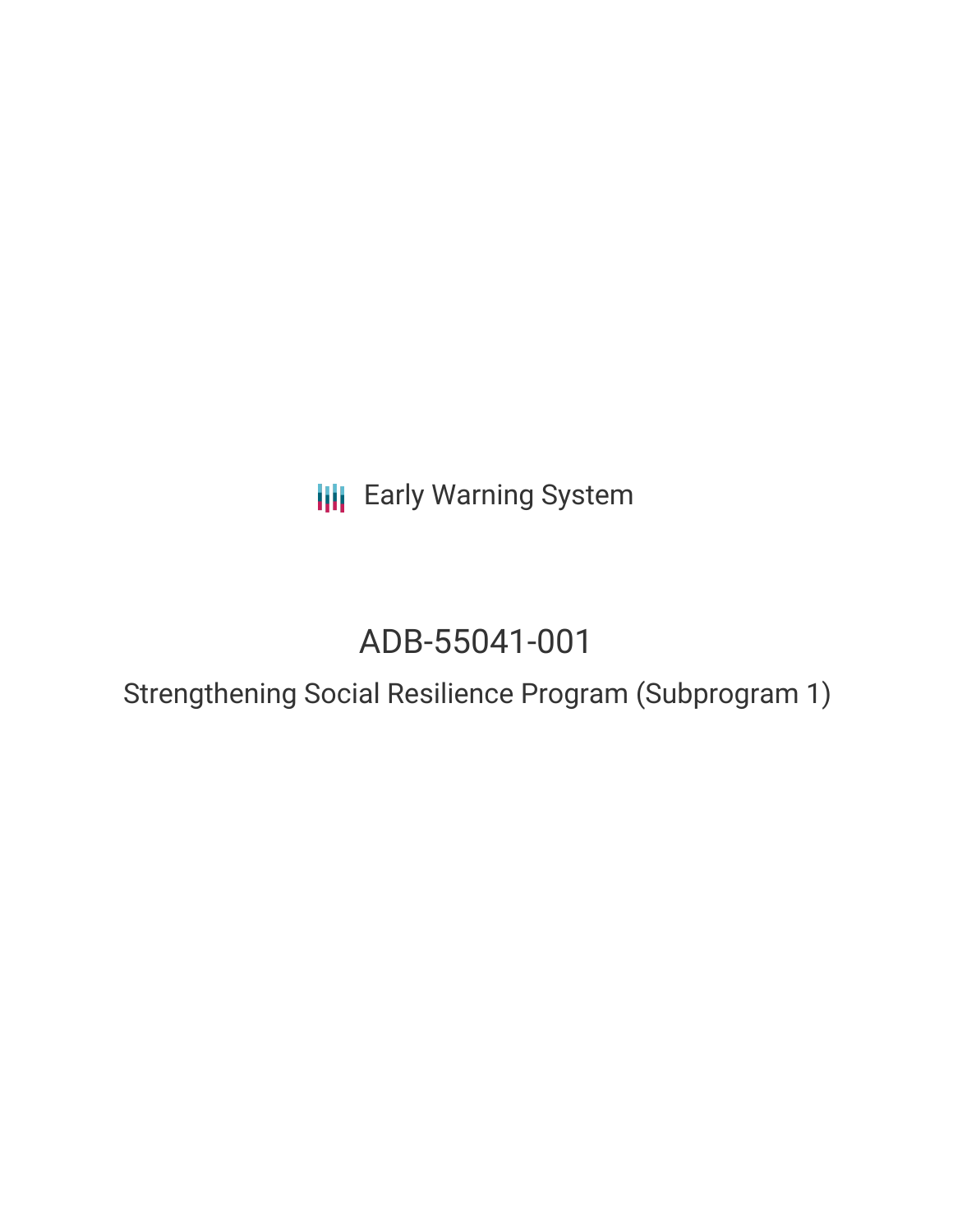## **Quick Facts**

| <b>Countries</b>               | Bangladesh                               |
|--------------------------------|------------------------------------------|
| <b>Financial Institutions</b>  | Asian Development Bank (ADB)             |
| <b>Status</b>                  | Proposed                                 |
| <b>Bank Risk Rating</b>        | С                                        |
| <b>Voting Date</b>             | 2021-06-18                               |
| <b>Borrower</b>                | People's Republic of Bangladesh          |
| <b>Sectors</b>                 | Education and Health, Law and Government |
| <b>Investment Type(s)</b>      | Advisory Services, Loan                  |
| <b>Investment Amount (USD)</b> | \$250.12 million                         |
| <b>Loan Amount (USD)</b>       | \$250.00 million                         |
| <b>Grant Amount (USD)</b>      | \$1.20 million                           |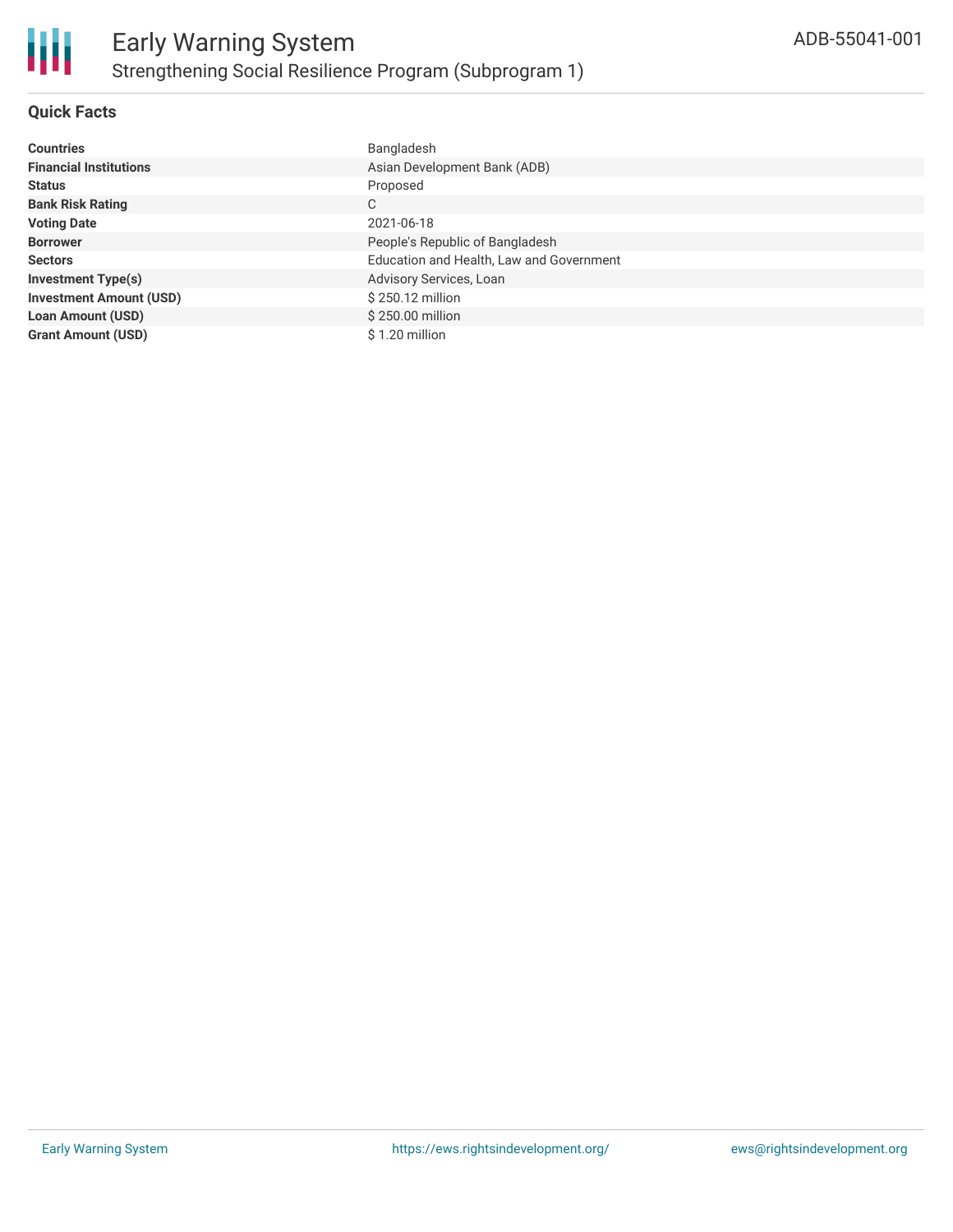# **Project Description**

According to the bank document, the proposed program aims to support the Government of Bangladesh to strengthen social resilience of people in Bangladesh. It is consistent with the country partnership strategy for Bangladesh, 2016 2020 (priority investment areas of improving human capital through social programs and improving rural livelihoods) and the Asian Development Bank (ADB) Strategy 2030 (operational priority 1, operational priority 2, and operational priority 6).

The rationale of this project is to provide for social protection interventions to the poor in Bangladesh who have been made more vulnerable to the pandemic. The bank states that the government intends to leverage the COVID-19 pandemic as an opportunity to strengthen its social protection programs as an essential means of building the resilience of the poor; supporting inclusive recovery; and working toward faster, sustainable, and resilient development.

The program provides holistic support to the institutional and policy reforms that will improve the inclusiveness and responsiveness of social development. It defines three reform areas to tackle the cross-sector issues of social development: (i) reform the social protection system by improving its coverage and efficiency, (ii) ease the policy constraints on financial inclusion, and (iii) transform social protection by broadening its scope.

The policy actions are sequenced to allow the optimal phasing of reforms. Subprogram 1 supports the establishment of the national policy frameworks and the removal of technical and administrative constraints that make the social protection system inefficient. Building on this, subprogram 2 will focus on improving the administrative efficiency of the system and on strengthening its response to the diversified social and health needs of the people in Bangladesh.

The outcome will be improved inclusiveness and responsiveness of social development. The program has three reform areas: (i) coverage and efficiency of social protection improved, (ii) financial inclusion of disadvantaged people improved, and (iii) response to life cycle social and health needs strengthened.

#### **ENVIRONMENT AND SOCIAL INFORMATION**

The bank states that the due diligence identified no environmental, involuntary resettlement, and indigenous people impacts as defined by the safeguards assessment matrix of ADB's Safeguard Policy Statement (2009). It also states that the policy actions will not lead to adverse environmental and social impacts. The program will support policy actions that will improve the inclusiveness and responsiveness of social development in Bangladesh. Thus, the program is categorized C for environmental, involuntary resettlement, and indigenous people safeguards. Investment activities prohibited under the Safeguard Policy Statement will be excluded.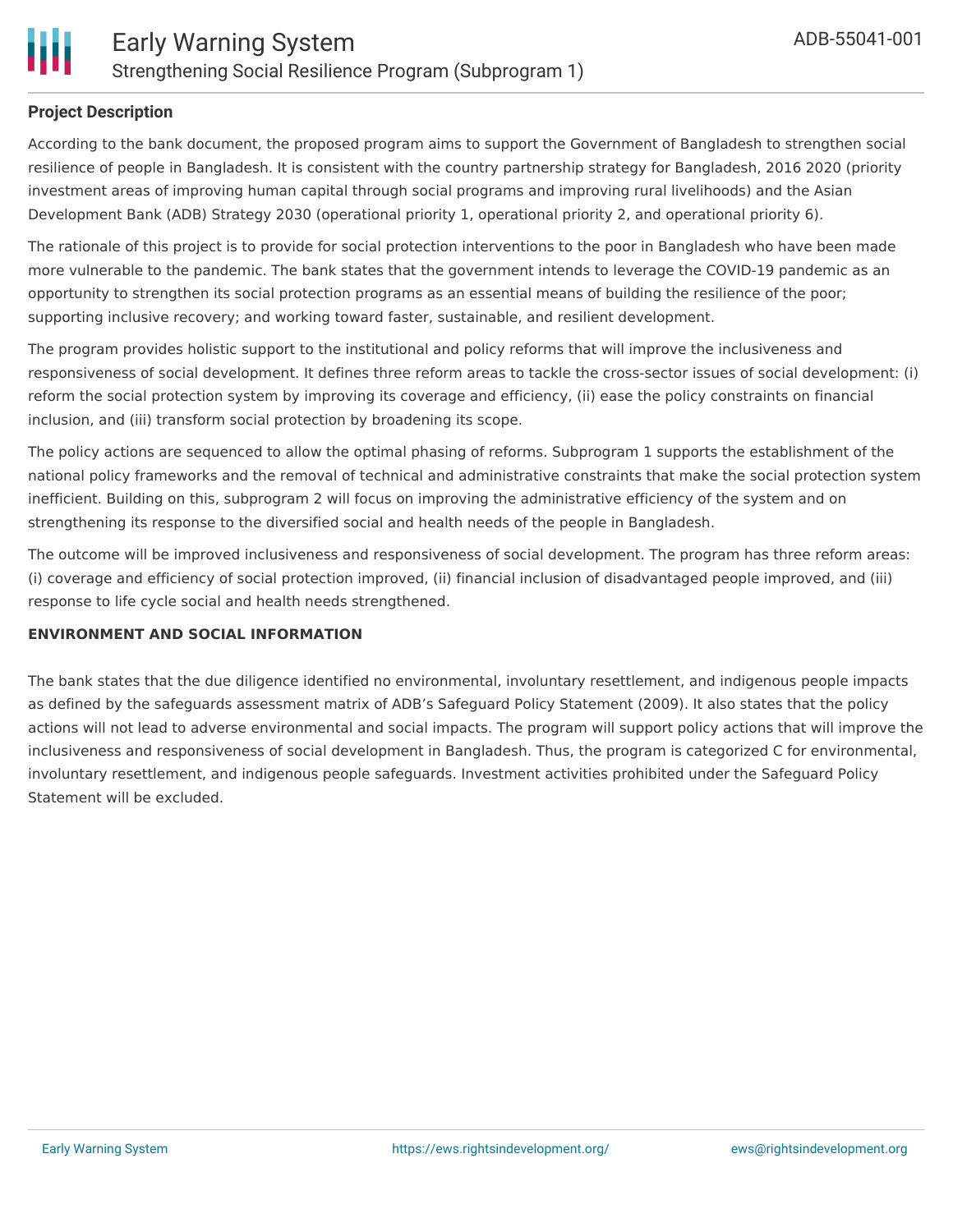

## **Investment Description**

Asian Development Bank (ADB)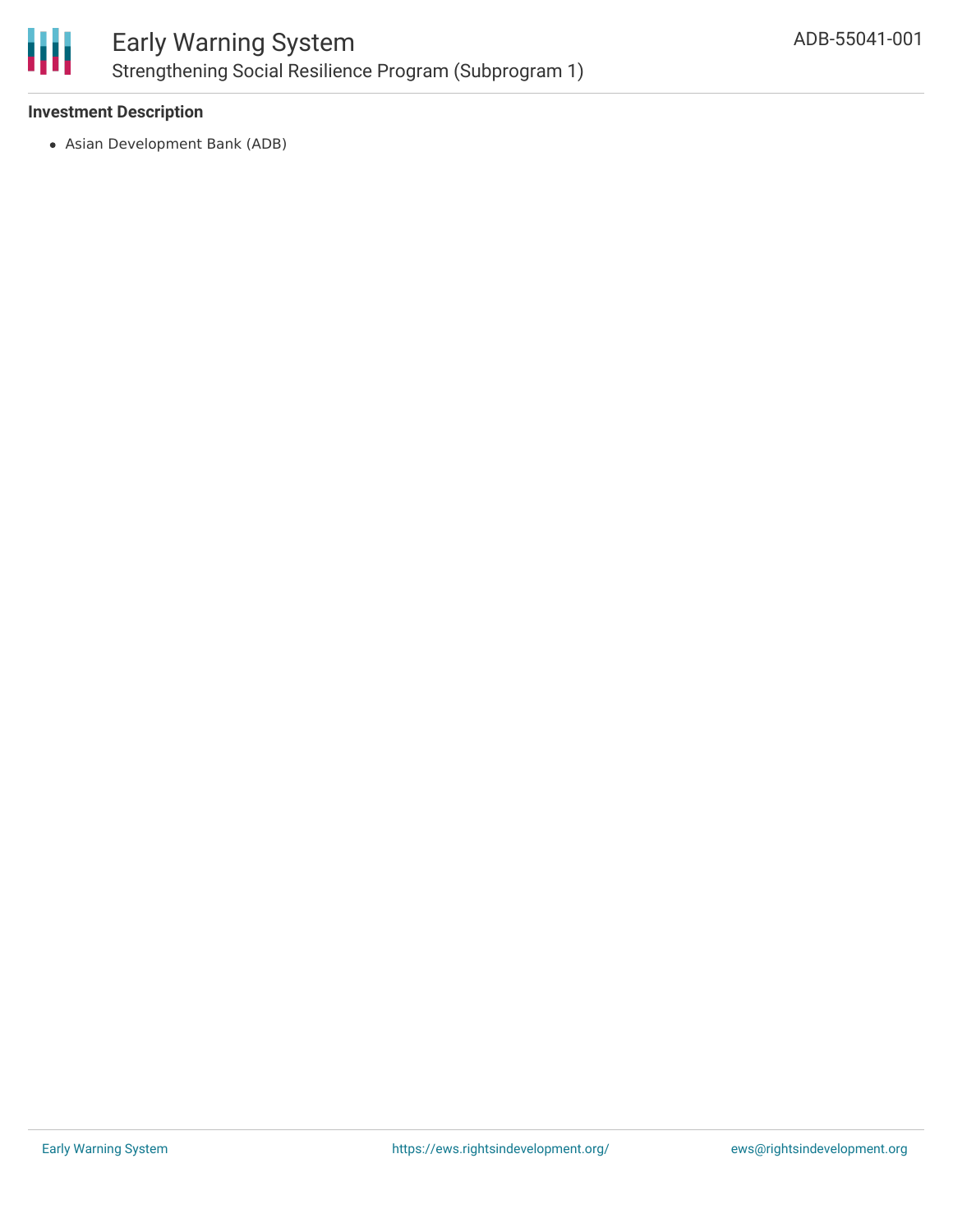| <b>Responsible ADB Officer</b>  | Al Hasan, Mohammad Rashed                   |
|---------------------------------|---------------------------------------------|
| <b>Responsible ADB</b>          | South Asia Department                       |
| <b>Department</b>               |                                             |
| <b>Responsible ADB Division</b> | Human and Social Development Division, SARD |
|                                 | Finance Division, Ministry of Finance       |
|                                 | MONWARA@ERD.GOV.BD                          |
| <b>Executing Agencies</b>       | Bangladesh Secretariat, Dhaka-1000          |
|                                 | Bangladesh                                  |

#### ACCESS TO INFORMATION

You can submit an information request for project information at: https://www.adb.org/forms/request-information-form

ADB has a two-stage appeals process for requesters who believe that ADB has denied their request for information in violation of its Access to Information Policy. You can learn more about filing an appeal at: https://www.adb.org/site/disclosure/appeals

#### ACCOUNTABILITY MECHANISM OF ADB

The Accountability Mechanism is an independent complaint mechanism and fact-finding body for people who believe they are likely to be, or have been, adversely affected by an Asian Development Bank-financed project. If you submit a complaint to the Accountability Mechanism, they may investigate to assess whether the Asian Development Bank is following its own policies and procedures for preventing harm to people or the environment. You can learn more about the Accountability Mechanism and how to file a complaint at: http://www.adb.org/site/accountability-mechanism/main.